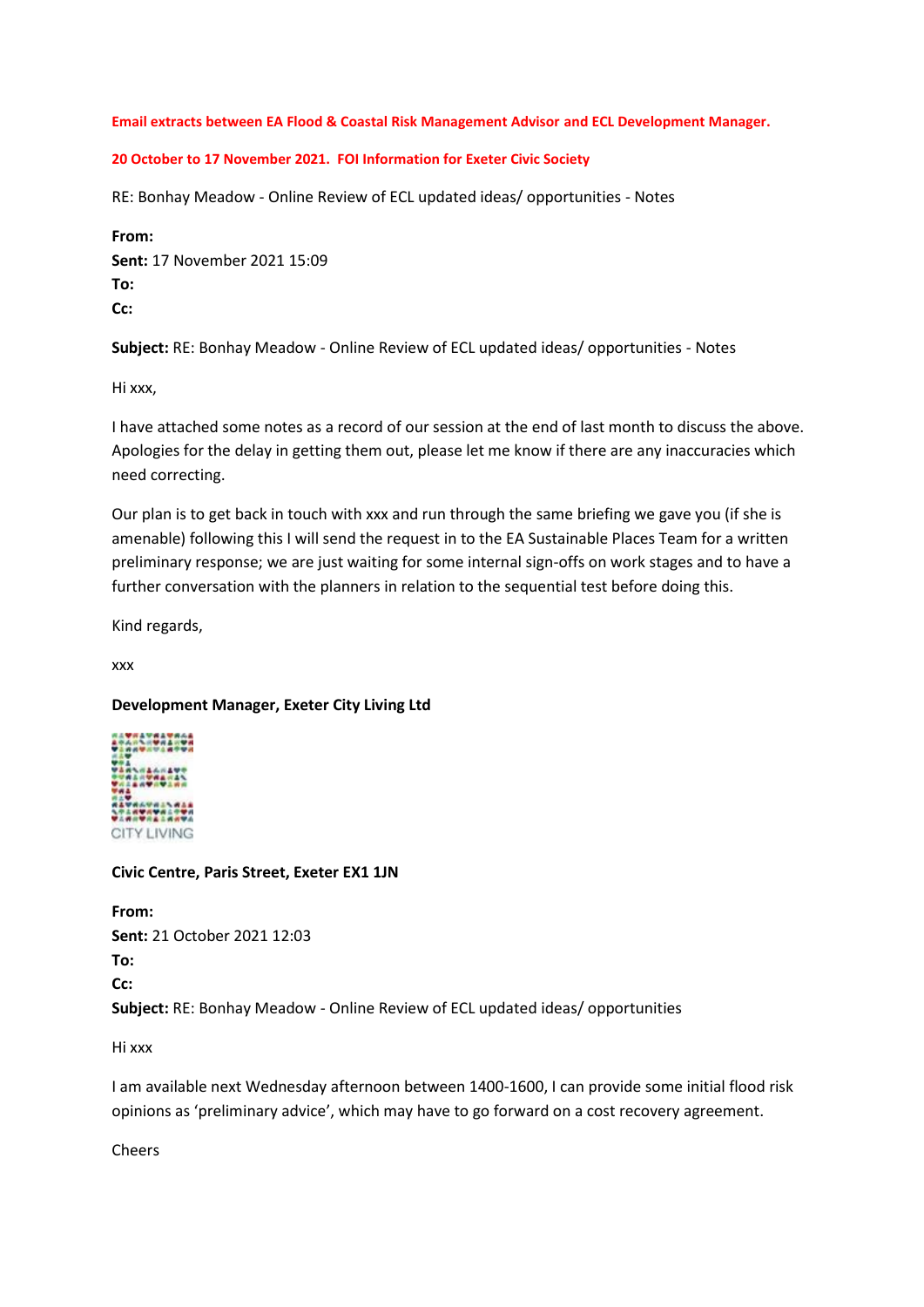xxx

Flood & Coastal Risk Management Advisor, Development, Planning and Regulation

Partnership & Strategic Overview (East), Devon, Cornwall & Isles of Scilly

**Address:** Manley House, Kestrel Way, Exeter, EX2 7LQ

**Team email:** [SW\\_Exeter-PSO@environment-agency.gov.uk](mailto:SW_Exeter-PSO@environment-agency.gov.uk) **Incident management standby role:** Community Incident Officer (CIO)

**From: Sent:** 20 October 2021 17:21 **To: Cc: Subject:** Bonhay Meadow - Online Review of ECL updated ideas/ opportunities

Hi xxx,

Following on from our quick conversation a couple of weeks ago, I wonder if it might be possible to arrange a time in your diary (next week if you are available at all or otherwise the following week.) We'd like to hold a session with you online to review the update ideas and 'vision' which SE3 Design have prepared for the site following your initial pre app advice, and which incorporates use of the EA owned strip of land between the ECC site and the river.

I was thinking of next Wednesday  $27<sup>th</sup>$  October if that is a possibility in your diary, please let me know what we need to do to have the meeting (i.e., whether it needs to be via a PO for cost recovered advice or not etc) and I will send out a meeting invite.

I am imaging for this initial session we would keep it to a small group with just yourself xxx & I from ECL, xxx from SE3 Architects and maybe xxx our planning consultant and potentially xxx from AWP. I have had a conversation with xxx a couple of weeks ago so have the background from her on the EA Landscape and Biodiversity objectives for the site and think we will pull her in again once we've had your view on the technical flood advice aspects of the site and are going out to the next level of consultation. I imagine that as you suggested, once you've had an initial look, you may need to consult your Estates/legal teams for their opinions.

Kind regards,

xxx

**Development Manager, Exeter City Living Ltd**



**Civic Centre, Paris Street, Exeter EX1 1JN**